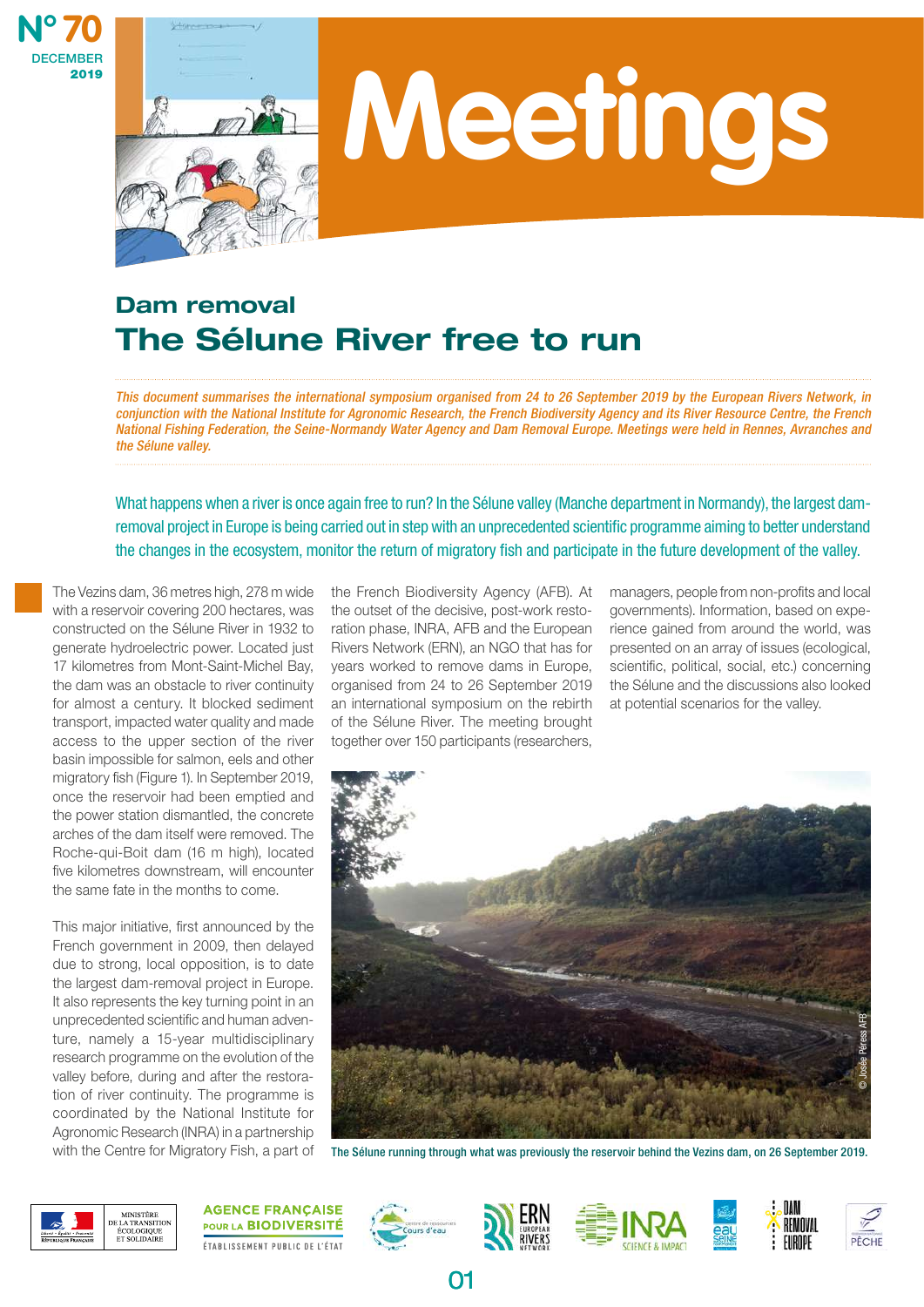



Figure 1. The Sélune basin. The part not accessible to migratory fish is shown in grey. (Source: Manche DDTM).

# An exemplary project in Europe

Over the past 20 years, due in part to the ageing of structures that in some cases are a century old, the elimination of dams and weirs has in many countries become one of the main techniques used to restore rivers, their good status, biodiversity and the services provided to society. These projects, though often controversial in a context of rising demand for energy and disagreements on the use of

water resources, are defended in Europe by a growing coalition, examples being the NGOs European Rivers Network and Dam Removal Europe. The projects are also supported by proactive public policies. The Water Framework Directive (WFD) in particular has made ecological continuity one of the prime criteria in achieving good status in rivers. The presentation by Claire-Cécile Garnier, from the Ecology ministry, during the introductory session, explained in detail French legislation on river continuity and stressed the

#### Roberto Epple, president of the European Rivers Network

"The success of the three-day symposium on the emblematic Sélune project symbolises the great progress made in the fight to restore free and living rivers. Just 30 years ago, during the 'Loire vivante' campaign, the idea of removing dams and restoring river continuity was virtually unheard of. Today, that idea has been validated by scientific research and is a central feature in EU public policy. In France, the work by Onema/AFB was a decisive factor in that change. The Sélune project, unprecedented in size, is an ideal opportunity, at last, to monitor in the field the reaction of ecosystems to the removal of structures, thanks to the remarkable programme coordinated by INRA. Not everything was perfect, of course, and we regret our failure to better explain the project and to win over public opinion locally. In that field too, we must make progress in order to better succeed future projects. For the time being, it is necessary to create a new forum for discussion in the Sélune valley in order to work collectively on the future of this magnificent region. Perhaps the international symposium, that we definitely wanted to organise locally, was a first step in that direction."

fact that fragmentation of rivers by dams, weirs and other structures was one of the main causes of the failure to achieve good status. On the national level, the Tenth work programme managed by the Water Agencies planned the "treatment" (ranging from enhanced management of gate systems to the partial or total removal of obstacles) of 4 620 structures between the years 2013 and 2018 in view of making them passable for migratory species and for sediment, and more generally restoring river habitats.

Due to its exceptional size, the Sélune project has become a showcase effort and a laboratory for similar projects. The two dams on the Sélune were not particularly profitable in terms of hydroelectric generation, suffered from eutrophication (development of cyanobacteria) and had been invaded by catfish (50% of the biomass when the Vezins reservoir was emptied). The local water commission voted in 2005 to eliminate the dams in the framework of the sub-basin management plan (SBMP) and the government confirmed the decision in 2009. The project was subsequently suspended by Ségolène Royal, Ecology minister, in 2014, then reinstated by her successor, Nicolas Hulot, in 2017. As of today, the decision to remove the two dams is definitive and the continuing project is being monitored by scientists ranging well beyond the borders of France. During the first day of the symposium, held at the Conference centre in Rennes, the project schedule and work methods were presented by Gilles Berrée, from the Manche Departmental Territorial and Maritime Directorate. They included emptying and dismantling of the Vezins dam, emptying and dismantling of the Roche-qui-Boit dam, and in both cases sediment management adapted to the particular reservoir (dredging and/or surface stripping, deposition on the banks of the future flood plain, reworking of the banks following evacuation of the excess water by the river).

# 2012-2027, a four-part scientific programme

From Massachusetts to Scotland, from the Loire basin to South Korea, the number of structures removed throughout the world has increased greatly since the 1990s. By 2015, over 1 100 projects had been listed, though most dealt with relatively small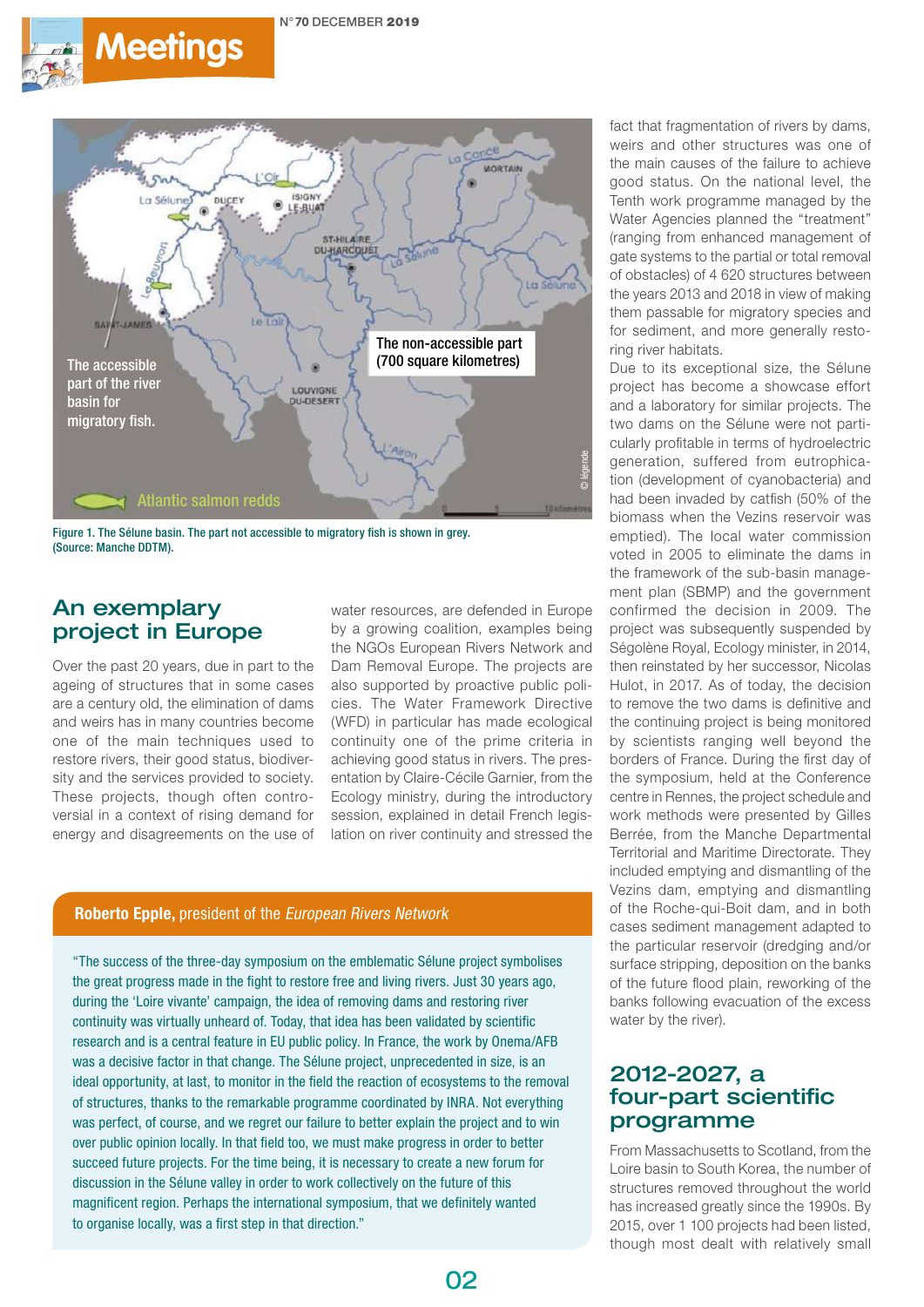structures. Unfortunately, these projects and their ecological consequences have not been studied extensively by researchers and when they have been studied, it is often through a single lens and without any solid data on the initial state. Concerning the Sélune River, the scientific community entered into the project well in advance of the actual works in order to document the changes in the valley, in the framework of an ambitious research project that was outlined during the symposium by S. Fraisse, J-L. Baglinière and J-M. Roussel from INRA. The research project, coordinated by INRA and funded essentially by the Seine-Normandy Water Agency, comprises a study on the initial state prior to the works (2012-2018), monitoring during the works (2018-2021) and monitoring of the restoration process (2021-2027). Three major lines of research will be pursued in parallel, namely 1) river dynamics and water quality, 2) ecosystem functioning and evolution, 3) territorial dynamics and development trajectories. A number of scientific presentations during the symposium provided further information on the research work. Concerning the hydro-sedimentary aspects (A. Crave, CNRS), regular sampling of the water at different points in the system, in conjunction with measurements of hydrological and physical-chemical parameters, served to determine the impact of the dams on sediment transport. One main result was that the two dams retained between 70

and 75% of the sediment transported by the Sélune (only the finest particles could transit through the dams). Following the draining of the Vezins reservoir, initial observations indicated that the transit time for suspended solids between the upstream and downstream points in the system had been cut by a factor of four.

The studies carried out prior to the removal of the dam (Ch. Piscart, CNRS) revealed how the lakes had modified the ecological communities, i.e. by causing a drop in specific diversity (diatoms and invertebrates) and significant development of cyanobacteria (micro-algae likely to release toxins to the water).

Other presentations discussed the expected consequences of the removal for the populations of migratory fish (see below), the current studies on food webs in the Sélune, with and without the dams (J-M. Roussel, INRA), and the initial results of the study on the vegetative recolonisation (very rapid, see Figure 2) of the banks that were exposed by the draining of the reservoir (C. Thénail, INRA). The latter study is flanked by a wider monitoring programme on changes in agricultural landscapes in the valley as a whole. Studies in the field of the human and social sciences have also been undertaken (M.A. Germaine, University Paris-Nanterre) to identify, among other topics, the factors underlying the local opposition to the

project (see below). Above and beyond the three lines of research, the scientific programme includes the creation in 2019 of an observatory on the Sélune that will, for ten years, monitor and make available to the public information on changes in five compartments of the aquatic fauna and flora, namely migratory fish, invasive and native crayfish, benthic macroinvertebrates, aquatic plants and photosynthetic biofilms (i.e. the communities of microscopic algae that develop on the substrate), and on changes in physical-chemical flows (sediment, dissolved elements, hydrological characteristics). Over time, all of this monitoring and research work will result in an integrated understanding of the responses by the river to the removal of the dams, ranging from the physical functioning of the river to the plant communities and from the fish to the social geography. The research will make available an unprecedented amount of knowledge to assist other, similar projects in France and well beyond.

## Free passage for migratory fish

The Sélune basin, of which 77% was no longer accessible, was historically a site with very favourable habitats for migratory fish. On the Oir River, a tributary flowing into the Sélune downstream of the dams, scientists from INRA count each year



Figure 2. Changes in vegetation at the République bridge following the drop in the water level. (Source: INRA).

03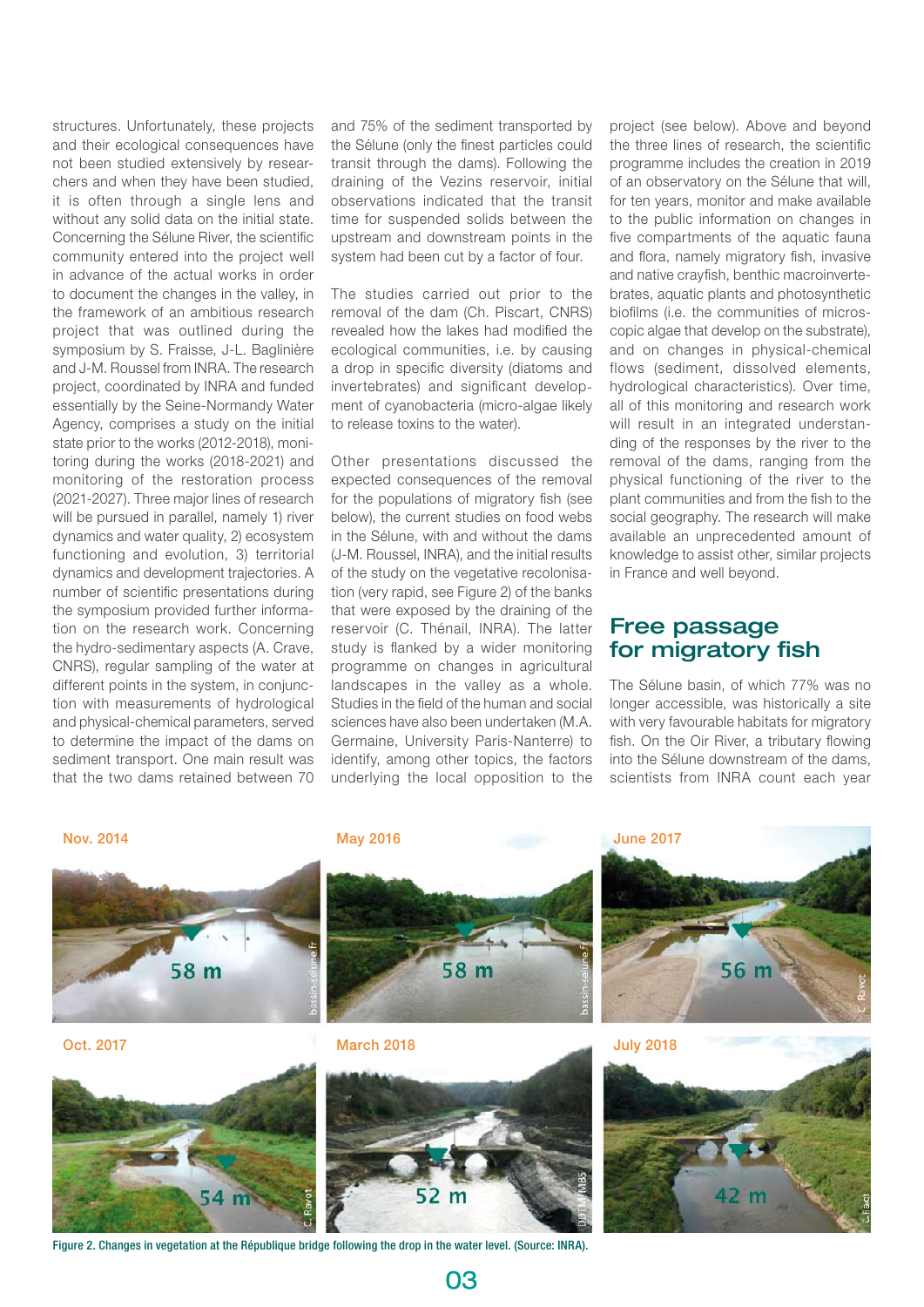the numbers of salmon, sea trout and lampreys migrating upstream to reproduce, and the number of eels colonising the river or leaving it to return to the sea. One of the major benefits expected from the removal of the dams is the return of the threatened and legally protected species to the river basin as a whole. Past experience in France and abroad on various rivers, including certain projects presented during the symposium, has demonstrated that the return can be quite rapid. The removal of the Maisons-Rouges dam on the Vienne River in 1999 (N. Richard, University of Tours) resulted in the first year in the recolonisation upstream in the river of spawning grounds used by shad, in the return of lampreys to the head of the river basin and in the return of salmon to the Gartempe River. In the Orne river basin, not far from the Sélune, a series of projects to restore river continuity undertaken since the 1980s, including the removal of weirs, the creation of fish passes and modifications to structures (O. Fauriel, AFB; S. Le Vilain, SN Water Agency), produced spectacular results in terms of the counted numbers of adult salmon returning to reproduce (Figure 3). The same results were observed in Brittany on the Léguer River, that is once again a "salmon river" (see below), and on the Hem river in the Pas-de-Calais department in northern France where the removal of several mills between 2014 and 2016, in conjunction with restoration work on habitats, including the recreation of meanders, resulted in redds for migratory salmonids and river lampreys increasing in number by a factor of three starting in 2017 and spreading to virtually the entire river basin (M. Georgeon, FDPPMA 62).

Other projects, some from distant lands, confirm the extraordinary resilience of migratory species and, more generally, the ecological improvements provided by the restoration of river continuity that benefit human societies. They range from the Elwha River in the state of Washington (G. Grant, USDA Forest Service), where hundreds of Chinook salmon now migrate upstream following the removal of a large dam in 2012, to the Hitolanjoki River in Finland. On the Vienne River, the removal of the Maisons-Rouges dam in 1999 (N. Richard, University of Tours) resulted ten years later in a clear increase in the diversity and abundance of macro-invertebrates,



Figure 3. Response of salmon populations to the restoration of river continuity in the Orne basin. PARCE: National action plan to restore river continuity. (Source: Seine-Normandy Water Agency).

notably those of sensitive species which are indicative of good water quality. In the state of Maine, the Penobscot River offers another prime example (J. Royte, The Nature Conservancy, U.S.). When the basin was "reopened" in 2012, numerous diadromous species returned, including large numbers of alewife *(Alosa pseudoharengus)* that are a nutrient source for food webs throughout the river, estuarine and coastal ecosystems. In just a few years, the local populations of birds, marine and freshwater fish increased significantly... in step with human activities in commercial fishing, tourism, the lobster sector and restaurants.

## Ecological benefits leading to socioeconomic benefits?

The various examples presented during the symposium made clear the diversity of benefits that projects to remove dams and weirs, when correctly implemented, can provide, including the return of migratory species, the restoration of balanced biodiversity, a return to natural sediment dynamics, improvements in water quality, reduced flood risks, etc. Those examples discussed methods used to design and implement projects, taking care to adapt them to each ecological context, but also to the social and institutional situation.

#### Stéphane Fraisse, INRA, steering committee for the scientific programme

"In the Sélune valley, one of the largest dam-removal projects in the world has been combined with an equally extensive scientific programme. Over a 15-year period, more than 20 laboratories will participate in monitoring and analysing the changes in the ecosystem before, during and after the removal works, from an array of angles, including river dynamics and water quality, ecosystem functioning and evolution, and territorial dynamics and development trajectories. The dissemination of the data and knowledge gained by the programme is also an essential aspect. Dissemination will occur notably via a dedicated information system that will centralise all the information gathered over the 2015-2027 period in the Sélune Observatory. The information system will be managed by the INRA lab Ecology and Ecosystem Health (ESE). The raw data will be available for researchers and processed data for the general public."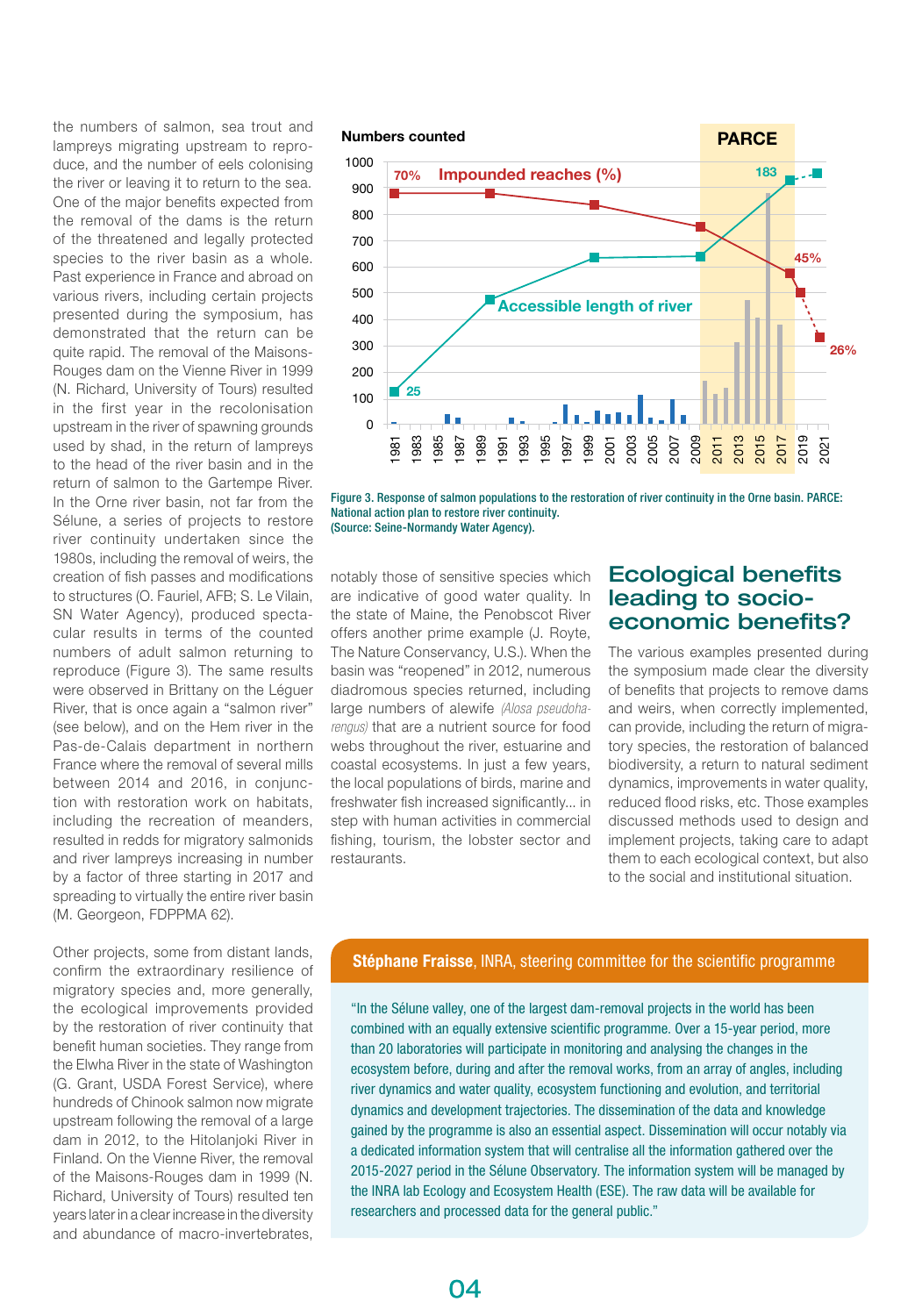



Removal of the Sindi dam, 151 metres wide and 4.5 metres high, on the Parnu River, a salmon migratory route, in Estonia in December 2018.

Finally, the cases presented showed how ecological improvements can generate more or less significant gains in ecosystem services. Concerning the Sélune, one of the factors in the renewed services would be the return of salmon and growth in tourism activities by sport anglers drawn by the legendary fish. Jean Allardi (International Atlantic Salmon Association) stressed in his presentation that the potential value creation (ecological, economic, cultural) due to the return of salmon requires an effort to explain and to discuss the matter in order to elicit a shared vision for the territory. The recent history of the Léguer valley (Côtesd'Armor department), 23 years after the removal of the Kernansquillec hydroelectric dam, is a case in point (J-Y. Le Corre, Lannion-Trégor Communauté). In addition to the successful return of large migratory fish and fly-fishing enthusiasts, the valley was able to move beyond the initial social tensions and settle into its new identity, with the installation of organic farmers on the dewatered land, hiking trails and promotion of the industrial heritage, growth in tourism and in local activities with the Léguer festival in particular, organised each year.

For those interested in numbers, Kim Birnie-Gauvin (Technical University of Denmark) proposed another example, a proactive project in Denmark where over 10 000 small weirs have been eliminated

since the 1970s, in conjunction with a vast programme to reintroduce Atlantic salmon. In the Skjern basin alone, that empties into the North Sea, 41 obstacles were removed, freeing 98 spawning grounds for salmon, at a total cost of 52.7 million euros. From just a few hundred in 2002, the population rose to over 6 000 in 2017, in step with an increase in the number of anglers... and in corresponding income for local residents. According to a survey, each angler is said to be willing to spend, on average, 1 714 euros to catch a Skiern salmon (including transport,

fishing permit, equipment costs, room and board), of which 941 euros are spent locally. This fishing activity is estimated to represent an annual turnover of 918 000 euros and would increase considerably if the salmon stock were to double.

# A territorial project still in the making

To date, not all the residents of the Sélune valley are convinced by these favourable projections. When the participants arrived in Avranches for the second day of the symposium, approximately 30 demonstrators made clear their opposition to the removal of the dam. Anglers for carp or carnivorous fish, people from nearby villages, the owners of houses or huts along the reservoir were against the disappearance of the lakes, that were seen as natural and living sites, and against the loss of a precious source of water, all for a project that was being imposed "top-down" and "without discussion". Roger Lebeurrier, from the "Friends of the dam" association, when invited to express these arguments at the podium, also highlighted the lack of a political project and of financial resources for the future of the valley.

M-A. Germaine (University Paris-Nanterre) introduced the social sciences

#### Erick Goupil, vice-president of the Mont-Saint-Michel Normandy Urban Board (CAMSMN)

Looking beyond the current tensions that we will overcome with time, the central issue for stakeholders in the valley today is to make progress toward a territorial project that is meaningful for one and all. The general outline is clear and includes the creation of a network of hiking trails, promotion of the territory's identity and history, and use of the fertile land in the valley for grazing. But a great deal must be done to restart the project, following the halt imposed in 2014. The existence of a single local government, the Mont-Saint-Michel Normandy Urban Board, is of course a highly positive factor and the assurance of a consistent plan for the valley as a whole, but nothing truly worthwhile will be possible without the technical and financial assistance of the central government. A particular priority concerns the funding for a true project manager brought in to coordinate the various urban board services in the work to reorganise the Sélune. Another key condition for success will be to avoid fragmentation of the land holdings. To that end, we hope to obtain a temporary occupation permit for the entire public domain in the valley."